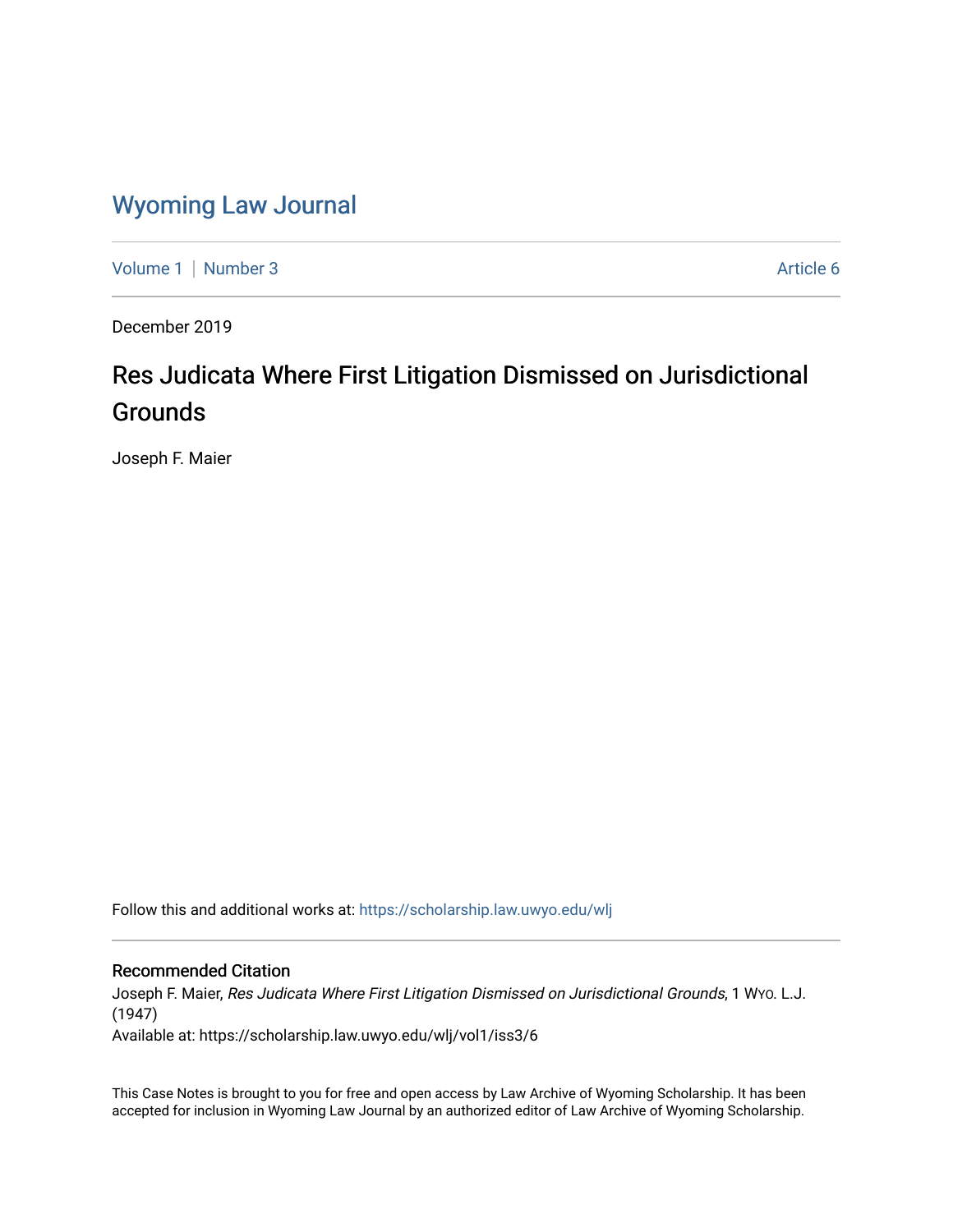# **RECENT CASES**

## RES **JUDICATA** WHERE FIRST LITIGATION DISMISSED ON JURISDICTIONAL GROUNDS

Plaintiff, a citizen of Virginia, sold land located in Virginia, to defendant, a citizen of North Carolina. For part of the purchase price, defendant executed notes secured by a deed of trust. Upon default of one of the notes, plaintiff, acting upon an acceleration clause causing all notes to become due, directed the trustee to sell the land. The proceeds of the sale were insufficient to satisfy the notes, and plaintiff brought an action in a lower North Carolina court to recover the resulting deficiency. To the complaint filed in this action, defendant demurred on the ground that recovery was precluded by a statute of North Carolina. The statute provided that in sales of real property by trustees under power of sale contained in a deed of trust, the trustee or holder of the notes shall not be entitled to a deficiency judgment. Plaintiff raised federal questions by contending that the United States Constitution precluded North Carolina from shutting the doors of its courts to him. Upon his demurrer being overruled, defendant appealed to the Supreme Court of North Carolina, which reversed the lower court and dismissed the action, $1$  holding that the statute was a limitation on the exercise of jurisdiction by the state courts, depriving them of competence to entertain the cause of action. Plaintiff thereupon began suit on the same cause of action in the United States District Court for the Western District of North Carolina. Defendant entered a plea that the judgment of the North Carolina Supreme Court was a bar to the present action. The federal district court rejected the defense and gave judgment for plaintiff, which was affirmed by the

**<sup>1.</sup>** Bullington v. Angel, (1941) 220 N.C. **18,** 16 S.E. (2d) 411, 136 A.L.R. 1054. The North Carolina Supreme Court, in this opinion, said: "The legislature has exercised its prerogative to so limit the jurisdiction of the courts of this state that holders of notes given for purchase price of real estate are not entitled to a defficiency judgment thereon in such courts. We cannot hold that this action upon part of the legislative branch of our government impinged the full faith and credit clause of the constitution of the United States, or the general doctrine that the validity of a contract is determined by the law of the place where made, the lex loci contractus as distinguished from the lex fori. Both the constitutional provision urged and the general doctrine invoked **by** the appellee are substantive law and the statute involved, as aforesaid, relates solely to the adjective law. No denial of the full force and credit of the Virginia contract is made, and no interpretation or construction of the contract involved is attempted. The court, being deprived of its jurisdiction, has no power to render a judgment for the plaintiff in the cause of action alleged."

The North Carolina Supreme Court decision was annotated and discussed in **136** A.L.R. 1054. At page **1063,** the annotation, expressing what was probably the accepted view at that time, said: "The court took the view that the North Carolina statute deprived the North Carolina courts of jurisdiction in all actions to recover a deficiency arising in cases of purchase-money mortgages; **. . .** It was therefore concluded that upon defendant's demurrer, the action for the deficiency should have been dismissed. This procedure, **of** course, amounted merely to declining to assume jurisdiction of the action, without undertaking to pass upon the substantive merits of the plaintiff's claim, which it would seem, could still be enforced in another appropriate forum whose laws did not provide against recovery of deficiency judgments in such cases."

<sup>2.</sup> Walden v. Bodley, (140) 14 Pet. **156, 10** L. **Ed. 398;** Hughes v. United States, **(1866)** 4 Wall. **232, 18 L.Ed. 303;** Gould v. Evansville & Crawfordsville R.R. Co., **(1875) 91U.S. 526, 23 L.Ed.** 416; Swift **v.** McPherson, **(1913) 232 U.S. 51,** 34 Sup. Ct. **239, 58 L.Ed.** 499; see Restatement, Judgments, sec. 48, 49 (1942).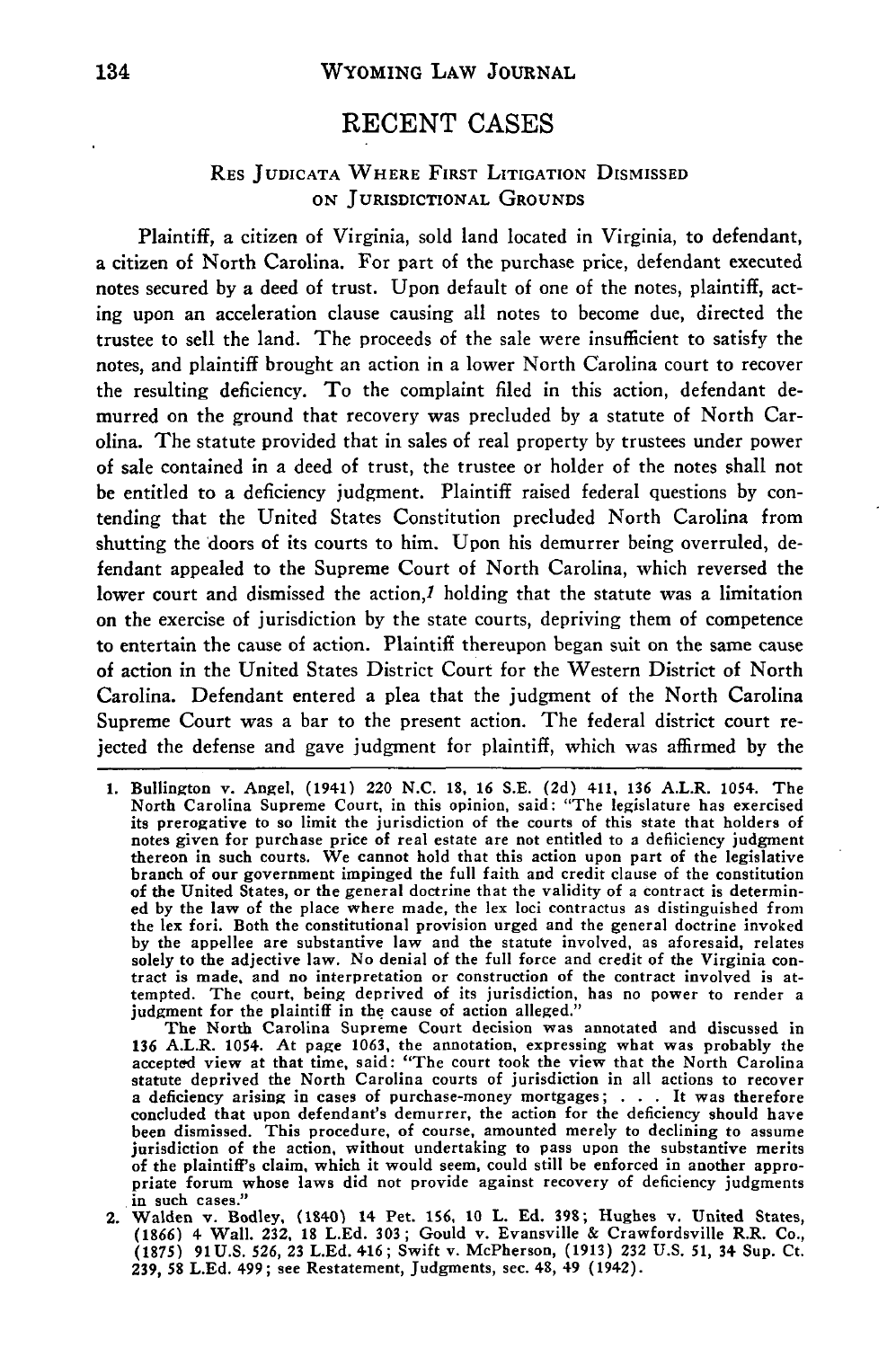Circuit Court of Appeals for the Fourth Circuit. On certiorari, the United States Supreme Court *held,* three justices dissenting, that the judgment be reversed. It was held that the decision of the Supreme Court of North Carolina was conclusive upon the North Carolina federal court—i.e., it was a bar to the prosecution of the action in the latter court, by application of the doctrine of res judicata. *Angel v. Bullington (1947), 67 S. Ct. 657.*

The decision included a holding that the state court had adjudicated the merits of plaintiff's claimed substantive rights, by denying plaintiff's asserted federal claims. Courts have uniformly held that a former adjudication will not bar a subsequent suit on the same cause of action between the same parties or their privies unless such former adjudication was a final judgment on the merits,<sup>2</sup> and the holding of the instant case seems to recognize the validity of this doctrine ,insofar as it purports to be a general prerequisite to the application of the doctrine of res judicata. Courts have not always agreed, however, as to just what judgments will be considered judgments on the merits. Generally, a dismissal for lack of jurisdiction over the subject of the action has not been considered a judgment on the merits.3 The American Law Institute seems to have adopted this view in its restatement of the law of judgments, as indicated by the following language: "Where a demurrer to the plaintiff's complaint is sustained upon a ground other than his failure to state a cause of action, he is not precluded from bringing a new action upon the same cause of action. This is true, for example, where the demurrer is sustained on the ground that the complaint, showed that the court had no jurisdiction of the person of the defendant or of the subject of the action, **. . . .** Although these are defects of substance, they do not relate to the merits of the plaintiff's cause of action." $4$ 

Several decision of recent years would seem to indicate a trend toward extension of the doctrine of res judicata into the field of jurisdictional adjudications in that class of cases in which the court has assumed jurisdiction over the subject matter, even though such assumption may have been erroneous. As early as 1897, the Supreme Court indicated, in *Forseyth v. City of Hammond,5* that conclusive effects of res judicata might be applicable to such adjudications, but it was not until 1938 that the Court gave real impetus to the application of res judicata to jurisdictional issues. In *Stoll v. Gottlieb,6* a bankruptcy court confirmed a release of the defendant as a guarantor of bonds of the debtor, after contest of the issue of the court's jurisdiction to cancel the guaranty. In a subsequent action in a state court, defendant pleaded its release by the bankruptcy court as a bar. The state court considered the bankruptcy court's action invalid and rejected defendant's contention. On certiorari, the United States Supreme Court held

**<sup>3.</sup> Walden v. Bodley, (1840) 14 Pet. 156, 10 L.Ed. 398; Murray v. City of Pocatello, (1912) 226 U.S. 318, 33 Sup. Ct. 107, 57 L.Ed. 239; Weigley v. Coffman, (1891) 144 Pa.St. 489, 22 Atd. 919; see Note, 13 A.L.R. 1104; 2 Freeman on Judgments (5th Ed.) (1925) sec. 751, 753; Restatement, Judgments, see. 49, 50 (1942).**

**<sup>4.</sup> Restatement, Judgments, sec. 50 comment b (1942).**

*<sup>5.</sup>* **(1897)** *166* **U.S. 506, 17 Sup. Ct. 665, 41 L.Ed. 1095.**

*<sup>6.</sup>* **(1938) 305 U.S. 165, 59** Sup. Ct. 134, **83 L.Ed.** 104; see Boskey and Braucher, Juris-diction and Collateral Attack: October Term, **1939,** (1940) **40 Col. L.** Rev. **1006;** Comment, **The** Effect **of** Extra-Jurisdictional Decisions, (1940) 34 **111.** L. **Rev. 567.**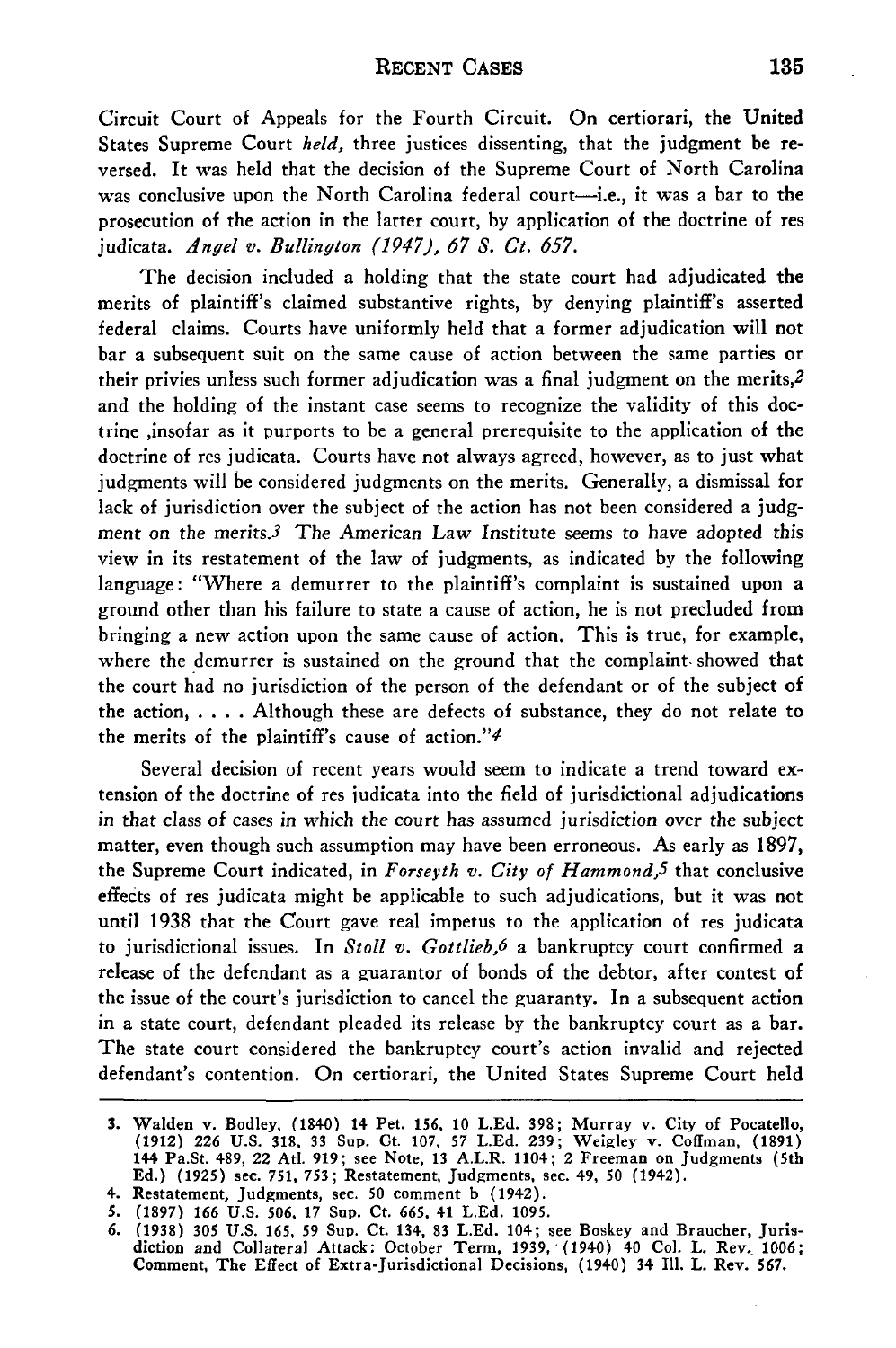that the state court had erred in refusing to find the order of the bankruptcy court conclusive between the parties in this subsequent action, without deciding the validity of the bankruptcy court's assumption of jurisdiction. In *Davis v. Davis,7* a Virginia divorce decree had been entered after an unsuccessful special appearance by the wife for the purpose of contesting the jurisdiction of the court. In a subsequent action brought in a District of Columbia federal court in an attempt to secure a modification of the decree, the Supreme Court held, on appeal, that the Virginia divorce decree was conclusive between the parties and thus precluded the parties from raising any inquiry, in this later action, as to the jurisdictional competence of the Virginia court. There had also been, prior to 1938, at least three cases8 holding that the principles of res judicata would prevent collateral attack of decisions of a court as to its jurisdiction over the person of a party. This newly dominant doctrine of res judicata has received support and affirmation in subsequent cases,  $9$  and seems to have been even further extended in the case of *Chicot County Drainage District v. Baxter State Bank,lO* wherein the court seems to say that the res judicata doctrine shall be equally applicable to jurisdictional as to non-jurisdictional issues, even to the extent of applying it in cases where opportunity to litigate jurisdictional issues exsted even though an actual litigation was not had of such issues. Other recent cases have shown, however, that the Court does not intend that the extension shall comprehend every jurisdictional field. In at least three specific types of cases, a party has been permitted to relitigate jurisdictional adjudications. In *Kalb v. Feuerstein,11* a state court had assumed jurisdiction of the subject matter, but the defendant was permitted to again raise the question of the jurisdictional competence of the court in a subsequent proceeding in a federal bankruptcy court, apparently on the theory that the Bankruptcy Act had vested the bankruptcy court with exclusive jurisdiction, thus depriving the state court of *any* jurisdiction over the subject of the action. *United States v. United States Fidelity & Guaranty Co.12* holds that the United States is not precluded from bringing into issue (on grounds of its sovereign immunity from suit) the jurisdictional competence of a court which had rendered judgment aganist it on a cross-claim, in a subsequent action against the United States to enforce the judgment so obtained. *Kloeb v.*

**<sup>7. (1938) 305</sup> U.S. 32, 59** Sup. Ct. **3, 63 L.Ed. 26.**

**<sup>8.</sup>** Chicago Life Insurance Co. v. Cherry, **(1917)** 244 U.S. 25, **37** Sup. Ct. 4-92, **61** L.Ed. 966; Baldwin v. Iowa State Traveling Men's Association, (1931) **283** U.S. 522, **51** Sup. Ct. **517, 75** L.Ed. 1244; American Surety Co. v. Baldwin, **(1932) 287** U.S. 156, **53** Sup. Ct. **98, 77 L.Ed. 231;** see, Note, **(1933)** 42 Yale L. **J.** 427.

**<sup>9.</sup>** Treinies v. Sunshine Mining Co., **(1939) 308 U.S. 66, 60** Sup. Ct. 44, 84 **L.Ed. 85;** Sunshine Anthracite Coal Co. v. Adkins, (1940) **310 U.S. 381, 60** Sup. Ct. **907,** 84 **L.Ed.** 1254; Jackson v. Irving Trust Co., (1941) **311** U.S. 494, 61 Sup. Ct. **326, 85 L.Ed. 297;** see, Roche v. Evaporated Milk Ass'n, (1943) **319** U.S. 21, **26, 63** Sup. Ct. **938,** 941, **87 L.Ed.** 1190; Prudence Realization Corporation v. Ferris, (1945) **323** U.S. **650,** 654. **655, 65** Sup. Ct. **539,** 541, **89 L.Ed. 533.**

**<sup>10.</sup>** (1940) **308 U.S. 371,** 60 Sup. Ct. 317, 84 **L.Ed. 329.**

**<sup>11.</sup>** (1940 **308 U.S.** 433, **60** Sup. Ct. 343, 84 **L.Ed. 370.** For a somewhat different concept of the theory of this and other cases cited herein, see, Frederick Green, Res Judicata and its Applicability to Judgments, (1944) 28 Minn. L. R. **77.**

<sup>12. (1940)</sup> **309 U.S. 506, 60** Sup. Ct. 653, 84 L.Ed. 894.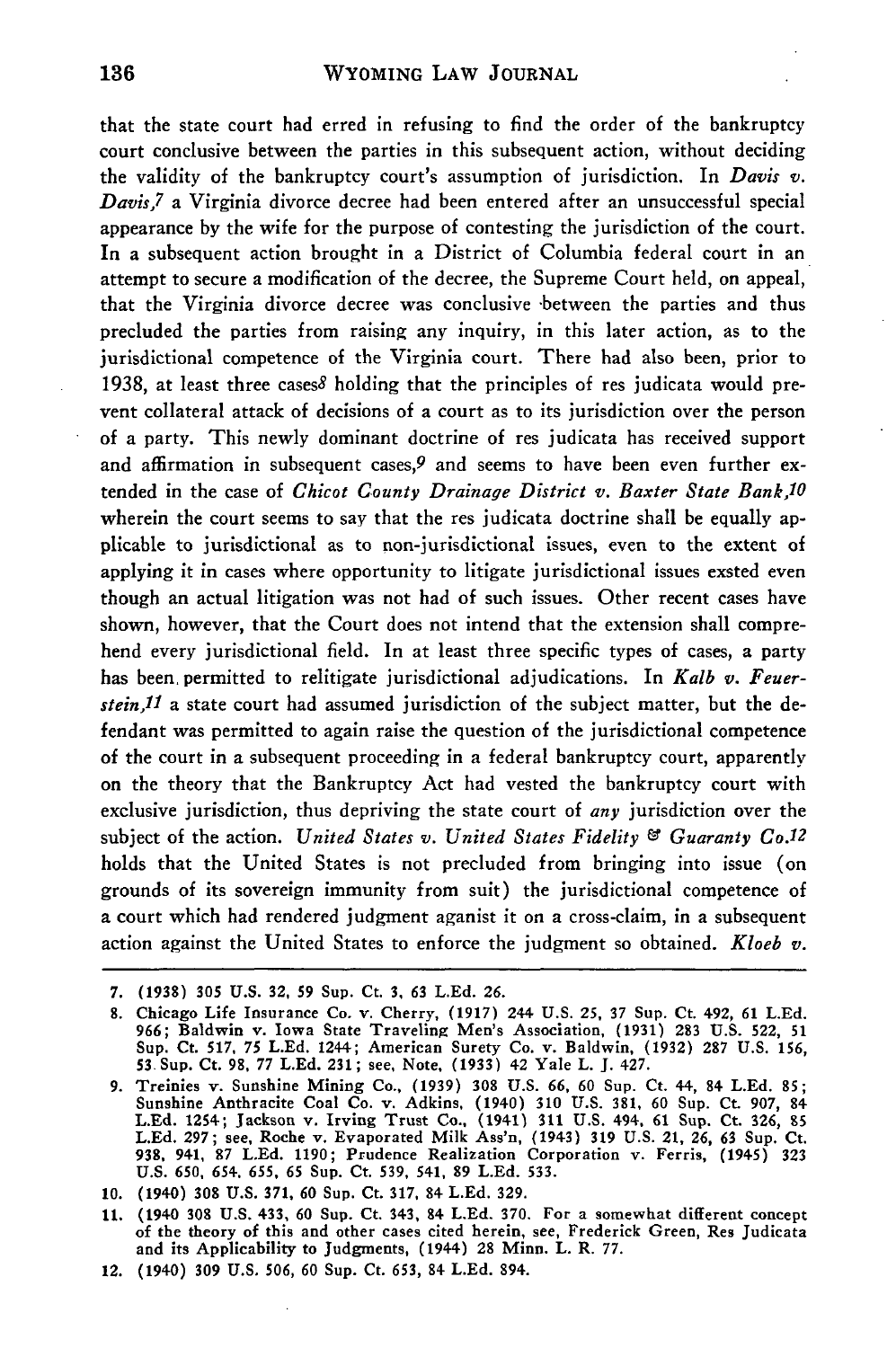*Armour & Co.13* seems to except adjudications of federal removal jurisdiction from the recent doctrine of extension of res judicata to jurisdictional fields.

The above cases considered the applicability of res judicata only to adjudications in which the first court had assumed jurisdiction in favor of plaintiff. The instant decision seems to sanction the application of res judicata principles to adjudications in which the first court denied itself jurisdiction over plaintiff's contention that the court was compelled, **by** federal considerations, to exercise jurisdiction over the subject matter. The instant case would thus seem to present a new concept, but it is submitted that the foreging line of cases, so far as they extend res judicata to jurisdictional issues, are at least of persuasive authority in support of the instant case.

The decision of the instant case was restricted **by** invoking the doctrine of *Erie Railroad v. Tompkins,14* which held that, as to federal courts, "Except in matters governed **by** the Federal Constitution or **by** Acts of Congress, the law to be applied in any case is the law of the state **. . ."** The doctrine of the *Erie* case was subsequently extended **by** the decision in *Guaranty Trust Co. v. York,15* which held that federal courts sitting in equity, in diversity cases, could not grant relief when the local state courts were precluded from doing so by a state statute **of** limitations, because "a statute that would completely bar recovery in a suit **if** brought in a State court bears on a State-created right vitally and not merely formally or negligibly. As to consequences that so intimately affect recovery or non-recovery a federal court in a diversity case should follow State law." The predominant theme of both the *Erie* case and the *York* case seems to be that there can be no harmonious reign of law if courts having concurrent territorial jurisdiction may follow separate, and often differing, systems **of** justice.16 It may be argued, however, that in cases such as the instant one, in which conflict of laws questions are involved, the last mentioned policy should perhaps be outweighed by a countervailing policy-viz., that the very purpose for which diversity of citizenship jurisdiction was granted to federal courts was to afford an impartial tribunal free from local prejudices, and this policy should not be defeated **by** perpetuating in the federal system an accepted infirmity of the prevailing conflict of laws system which permits a state to refuse relief when suit is brought in its courts on a foreign cause of action.<sup>17</sup>

It should be noted, however, that the decision of the instant case is narrowly limited by the facts of the case. Because of the fusion of the res judicata doctrine with the doctrine of the *Erie* case, the case cannot be said to be authority for the application of the doctrine of res judicata except when the subsequent action is brought in a *local* federal court after the state court has dismissed, for lack **of** jurisdiction over the subject matter, an action in which federal issues

**<sup>13. (1940) 311</sup> U.S. 199, 61 Sup. Ct. 213, 85 L.Ed. 124;** see, Comment, **(1941) 25** Minn. **L. Rev. 531.**

**<sup>14. (1938) 304</sup> U.S. 64, 78, 58 Sup. Ct. 817, 822, 82 L.Ed. 1188, 114 A.L.R. 1487.**

**<sup>15. (1945) 326</sup> U.S. 99, 108, 65 Sup. Ct. 1464, 1470, 89 L.Ed. 2079, 160 A.L.R. 1231.**

**<sup>16.</sup> Lehan Kent Tunks, Categorization and Federalism: "Substance" and "Procedure" After Erie Railroad v. Tompkins, (1939) 34 Ill. L. Rev. 271, 278.**

**<sup>17.</sup> Paul A. Wolkin, Conflict of Laws in the Federal Courts: The Erie Era, (1946) 94 U. of Pa. L. R. 293.**